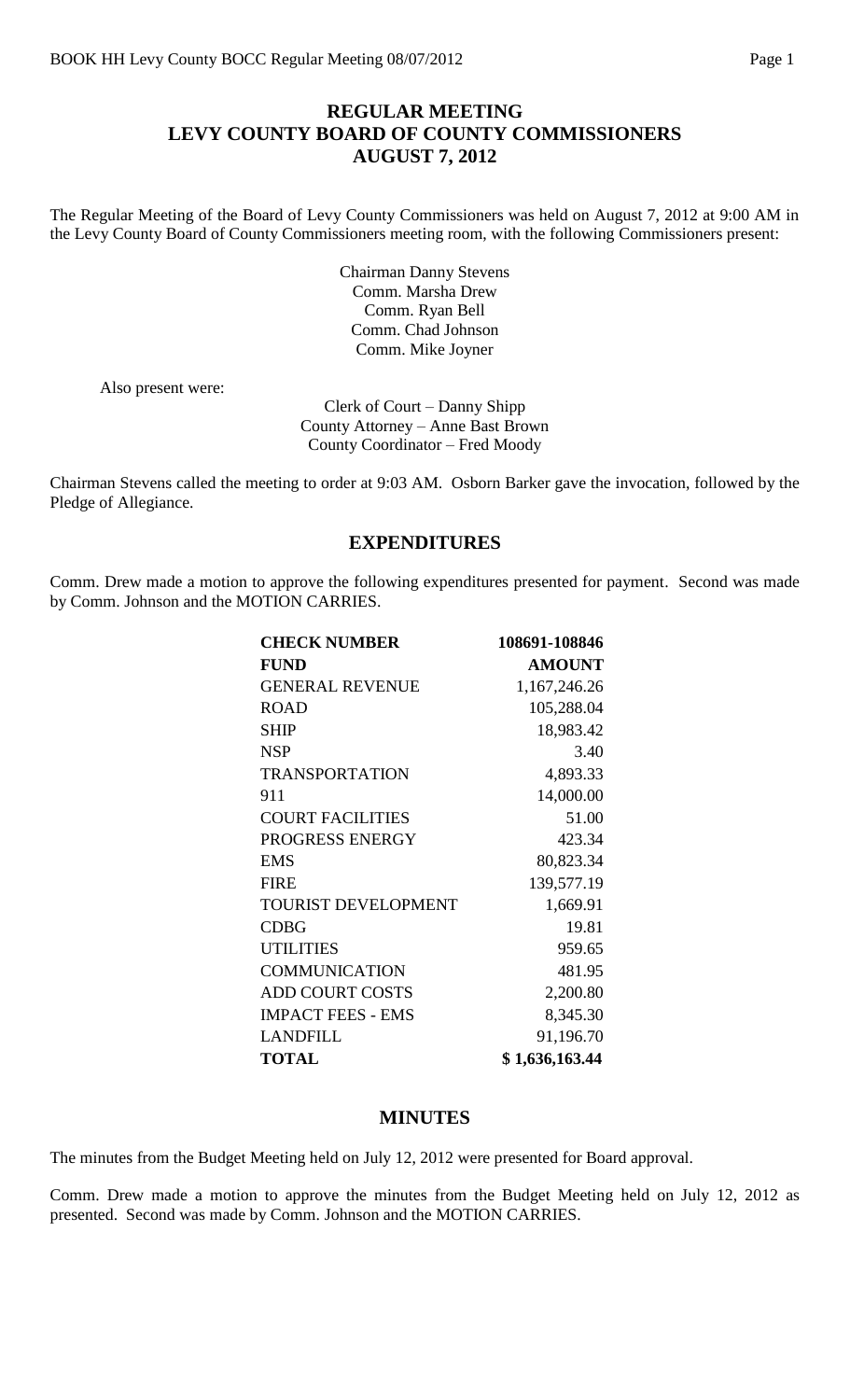# **PUBLIC HEARING**

Rob Corbitt, Development Department Director Consider approval of Hardship Variance Ha.Va. 6-12, James and Linda Williams.

Grace Romero presented and requested Board approval on behalf of Rob Corbitt Hardship Variance Ha.Va. 6- 12 for James and Linda Williams to allow a second dwelling on a parcel of land.

Comm. Stevens asked if there was anyone in the audience wishing to speak for or against the Hardship Variance. There was none.

Comm. Drew made a motion to approve Hardship Variance Ha.Va. 6-12 for James and Linda Williams as requested. Second was made by Comm. Johnson and the MOTION CARRIES.

# **LEVY COUNTY HEALTH DEPARTMENT**

Swain Strickland

Request appointment of Sue Colson as the "Consumer" member of the Healthcare Advisory Board.

Swain Strickland requested appointment by the Board of Sue Colson as the "Consumer" member of the Healthcare Advisory Board replacing Bill Delaino.

Comm. Drew made a motion to appoint Sue Colson as the Consumer member of the Healthcare Advisory Board as requested. Second was made by Comm. Johnson and the MOTION CARRIES.

## **WORKFORCE CONNECTION**

Rusty Skinner, Chief Executive Officer

A. Request approval of  $13<sup>th</sup>$  Amended and Restated Agreement.

Mr. Skinner requested Board approval of the 13<sup>th</sup> Amended and Restated Agreement which will restructure their Board in accordance with requirements of the State of Florida adding a Training Provider seat.

Comm. Johnson made a motion to approve the 13<sup>th</sup> Amended and Restated Agreement as requested. Second was made by Comm. Drew and the MOTION CARRIES.

B. Present Annual Report

Mr. Skinner presented the Workforce Connection Annual Report to the Board.

### **DEPARTMENT REPORTS**

#### **EMERGENCY MANAGEMENT**

Mark Johnson, Director Request permission to purchase 2 Solar "TEXT" Panel Message signs.

Mr. Johnson requested Board approval to purchase 2 Solar "TEXT" Panel Message signs. The three bids received are listed below:

| Ver-Mac             |            | \$23,576 |
|---------------------|------------|----------|
| National Sign, Inc. | Sunray 380 | \$29,670 |
|                     | Sunray 345 | \$32,150 |
| ShopWorx            |            | \$30,600 |

Mr. Johnson recommended purchasing the signs from Ver-Mac.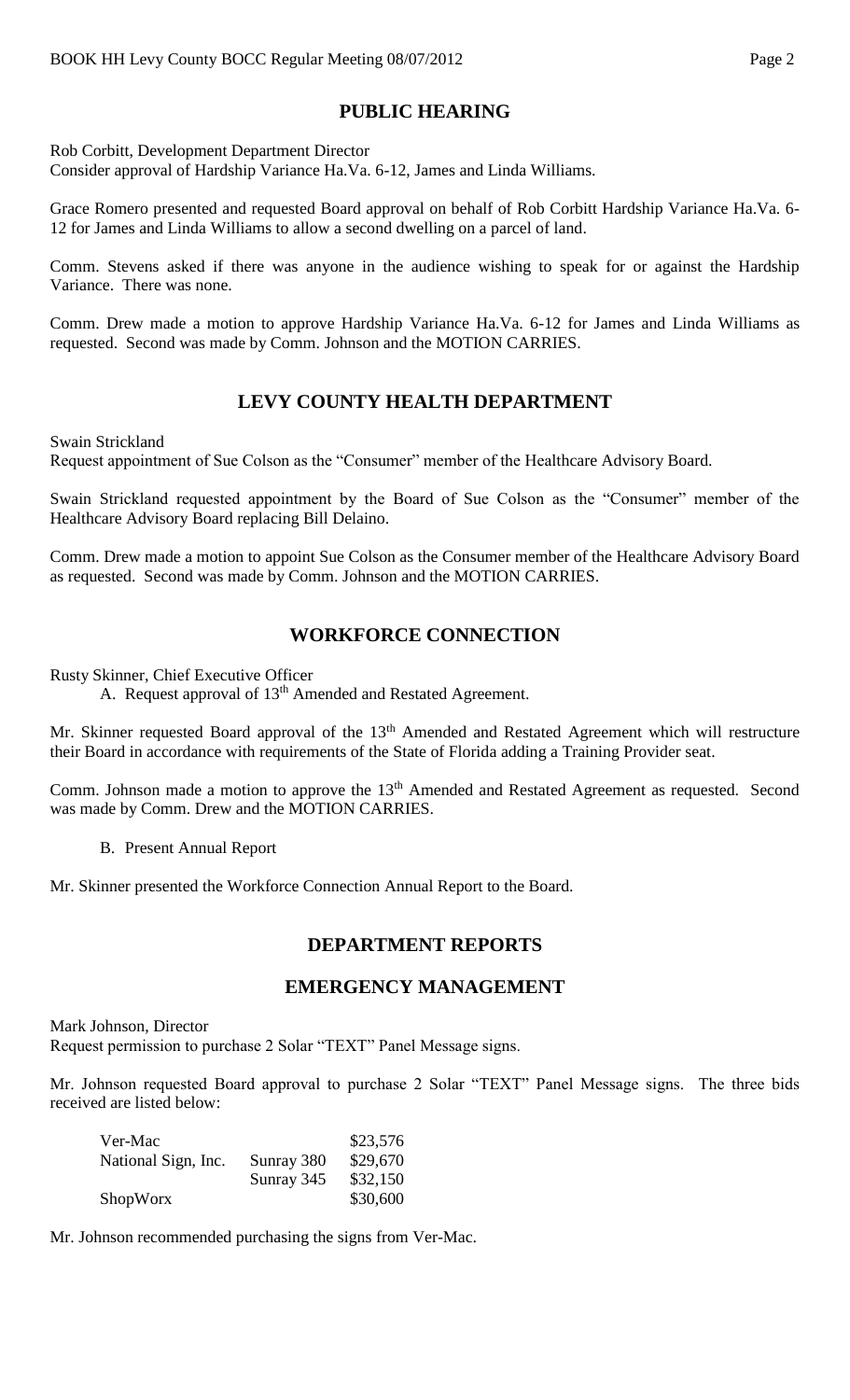Comm. Drew made a motion to approve purchase of two (2) Solar "TEXT" Panel Message signs from Ver-Mac as requested. Second was made by Comm. Bell and the MOTION CARRIES.

## **PUBLIC SAFETY**

David Knowles, Director

A. Presenting proposed updates to the Strategic Plan.

Mr. Knowles presented copies and spoke to the Board of the updated Strategic Plan for the Department of Public Safety.

Questions were asked by Renate Cannon and Norm Fugate.

Comm. Drew advised Mr. Fugate to meet with Mr. Knowles for further questions.

B. Request approval of agreement for Rosewood Volunteer Fire Department to merge with Levy County Fire Rescue.

Mr. Knowles requested Board approval of the Agreement for Rosewood Volunteer Fire Department to merge with Levy County Fire Rescue.

Fire Chief Fred Wyanns of the Rosewood Volunteer Fire Department and Board President Christie Thompson were introduced to the Commissioners by Mr. Knowles

Comm. Bell made a motion to approve the Agreement for Rosewood Volunteer Fire Department to merge with Levy County Fire Rescue. Second was made by Comm. Drew and the MOTION CARRIES.

C. Request approval of agreement for Yankeetown Volunteer Fire Department to merge with Levy County Fire Rescue.

Mr. Knowles requested Board approval of the Agreement for Yankeetown Volunteer Fire Department to merge with Levy County Fire Rescue.

Former Yankeetown Mayor Dawn Clary spoke in favor of the Agreement.

Comm. Drew made a motion to approve the Agreement for Yankeetown Volunteer Fire Department to merge with Levy County Fire Rescue. Second was made by Comm. Johnson and the MOTION CARRIES.

D. Submitting documentation of the incidents that have occurred in Fire District 13 since 2010.

Mr. Knowles submitted to the Board documentation of incidents which have occurred in Fire District 13 since 2010 for discussion of the current contract between the Board and Otter Creek. He requested a decision by the Board if they wished to continue funding for Otter Creek for the next year or not as Otter creek also has a contract with the City of Chiefland and is funding this with funds issued to them from the Board.

Comments were made from the audience by Teresa Barron and Norm Fugate.

Comm. Bell made a motion to send a letter to the Town of Otter Creek informing them of the Board's decision to terminate their contract. Second was made by Comm. Drew and the MOTION CARRIES.

Comments were made from the audience by Jeff Hardison and A.D. Goodman.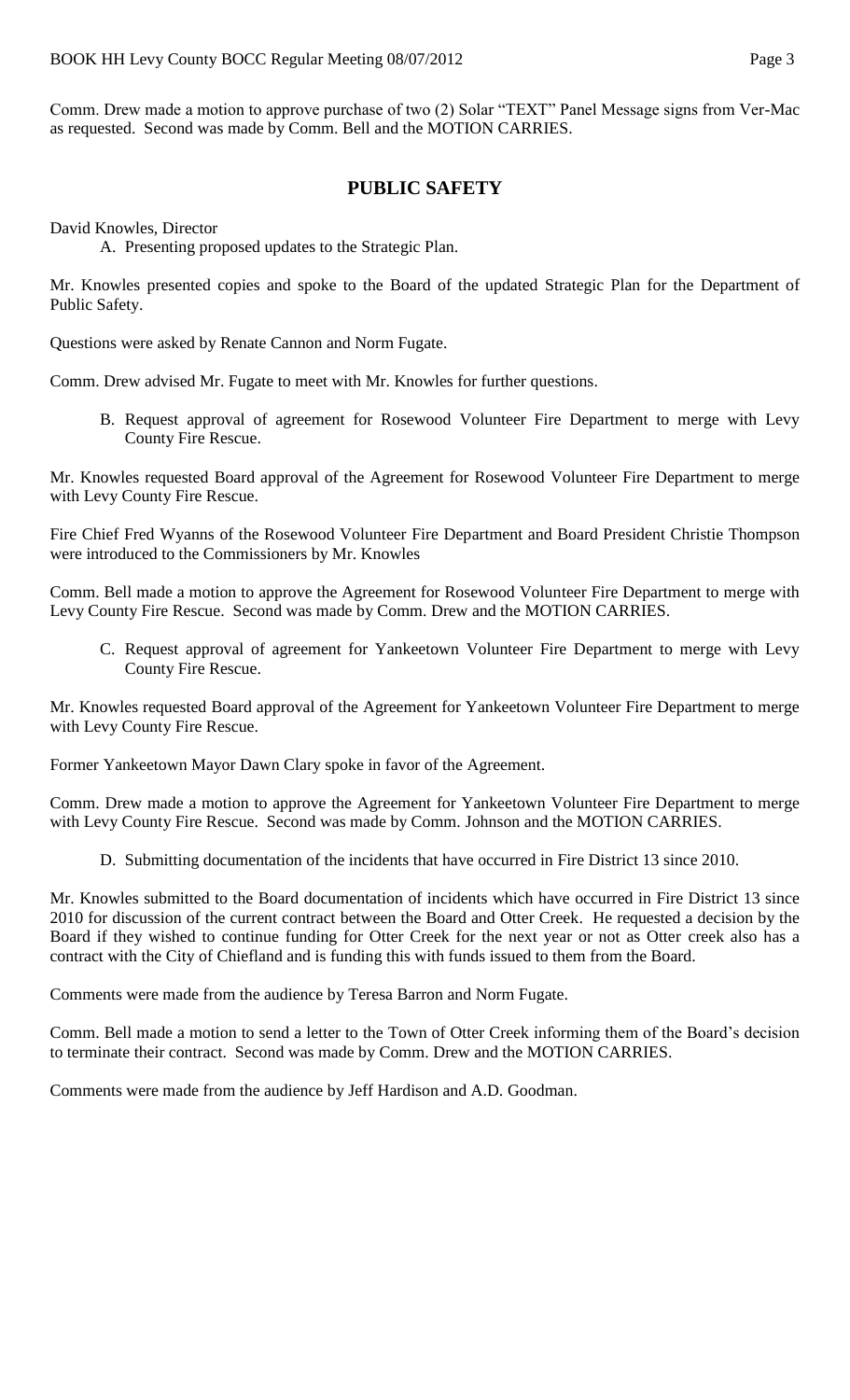# **ROAD DEPARTMENT**

Kelly Jerrels, Administrative Superintendent

Request approval of Resolution 2012-44, authorizing the execution of an agreement with the Florida Department of Transportation for a SCRAP reimbursement grant for resurfacing or reconstruction of CR 464 in Levy County.

Mr. Jerrels requested Board approval of Resolution 2012-44, authorizing the execution of an Agreement with the Florida Department of Transportation for a SCRAP reimbursement grant for resurfacing or reconstruction of C464.

Comm. Bell made a motion to approve Resolution 2012-44 as presented. Second was made by Comm. Joyner and the MOTION CARRIES.

# **COUNTY ATTORNEY**

Anne Bast Brown Request approval of amendment of lease with Town of Inglis for South Levy Park.

Atty. Brown requested Board approval of an Amendment of Lease with the Town of Inglis for South Levy Park. The Agreement provides additional protection for the County against personal injury litigation and against any action or inaction by Inglis in connection with the FRDAP Grant requirements or permit requirements for park development.

Comm. Drew made a motion to approve the Amendment of Lease with the Town of Inglis as presented. Second was made by Comm. Johnson and the MOTION CARRIES.

## **CITY OF CHIEFLAND**

Teresa A. Barron, Vice Mayor

Request a Workshop be scheduled for the Levy County Commission, Public Safety Director and the municipalities of Levy County.

Teresa Barron read a statement to Board outlining an alternative proposal for the fire department mergers. She stated the City of Chiefland is requesting Workshop to discuss an alternative proposal.

Norm Fugate spoke to the Board stating Cedar Key is also requesting a public forum to discuss fire departments.

The Commissioners agreed they are not in favor of a Workshop until after the Fire Departments have spoken with Mr. Knowles and attempted to resolve any issues they may have.

# **GARDNYR MICHAEL CAPITAL, INC.**

Ralph Cellon, Senior Vice President

Sales Tax Revenue Bonds, Series 2003 Refunding.

Mr. Cellon spoke to the Board regarding the County's Debt Service - Bond Issue which matures in 2023.

Mr. Shipp recommended the Board pay off the debt at the end of next year to avoid any penalty. The Board could then keep the Reserve amount going to the Debt Service each year.

After discussion, the Commissioners agreed to TABLE this item in order to do research before making a decision on September  $18<sup>th</sup>$ .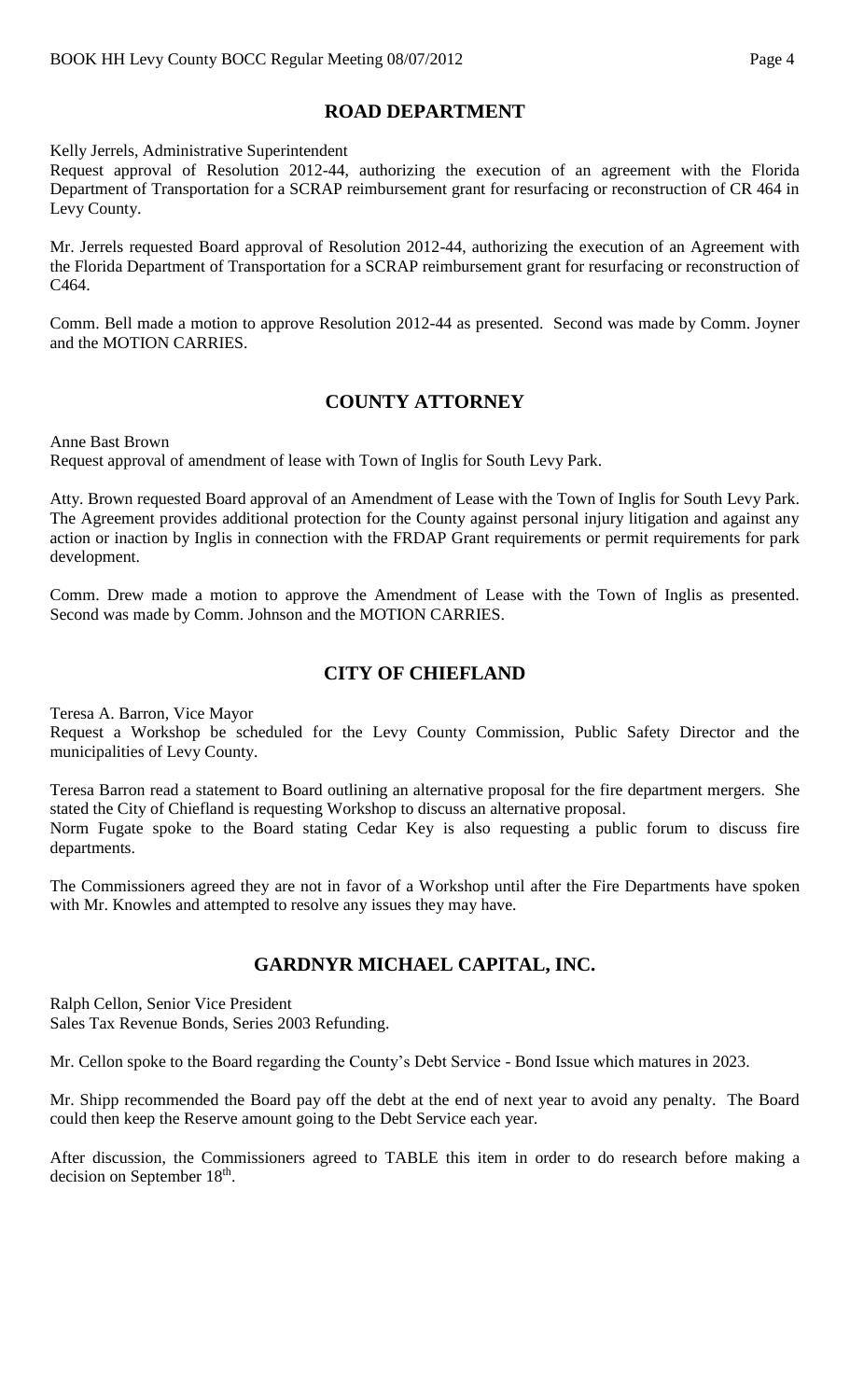# **PUBLIC COMMENTS**

Hans Van Vuren spoke to Board asking if County employees could be designated for garbage pickup along unpaved roads in the County and asked if there was a way for the County to make money by recycling these materials?

Renate Cannon spoke to the Board regarding the Fire Departments and unpaid Medicaid bills.

The meeting recessed at 11:15 A.M.

The meeting reconvened at 11:35 A.M.

# **COMMISSIONERS' REPORTS**

Comm. Johnson stated he would like to have GSG send representatives to educate employees in Board office and in Property Appraiser office on Tax Assessment methodology in anticipation of calls which will come in after the public receives their tax notices. The Board agreed to do this on the 21<sup>st</sup> after the regular Board meeting.

Comm. Joyner thanked everyone who came out for the Road Dedication.

# **LEVY COUNTY SHERIFF'S OFFICE CORRECTIONAL FACILITY**

Major Michael Sheffield Bid Presentation for Video Visitation

The following Companies gave presentations to the Board regarding Video Visitation Systems for the Levy County Jail:

SimplexGrinnell represented by Dave Henya and Doug Glenn Securus Technologies, Inc. represented by Paul Cappiello VIZVOX, LLC represented by Vince Laurita Montgomery Technology, Inc. represented by Nathan Skipper

The meeting recessed at 2:47 P.M.

The meeting reconvened at 2:54 P.M.

## **BUDGET WORKSHOP**

Comm. Stevens called the Budget Workshop to order at 2:54 P.M.

The Commissioners discussed the budgets for the Supervisor of Elections and agreed to leave it as it was set at the last budget meeting.

Levy County Sheriff, Johnny Smith spoke to the Board stating he had reduced his budget proposal of \$9,450,000 trimming an additional \$100,000 to bring the budget request down to \$9,350,000.

After Ms. Brasher, Library Director spoke to the Board, it was suggested she cut the additional \$4,000 previously requested by the Board.

Mr. Moody gave information regarding Health Insurance for the Board.